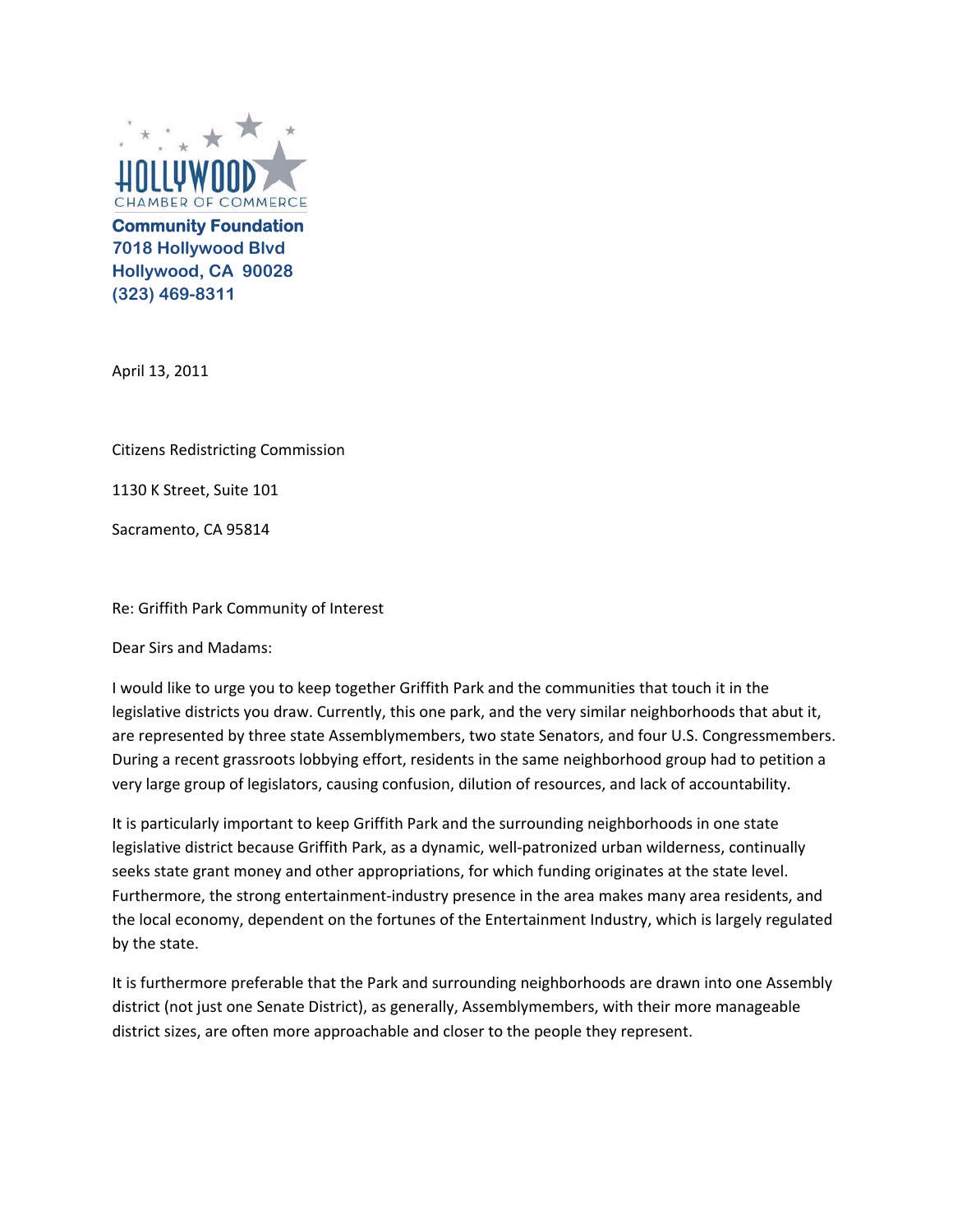Griffith Park is the largest municipal park with "urban wilderness" in the United States. That means it is the largest expanse of public land, surrounded entirely by municipal neighborhoods, that features largely unspoiled, untouched "virgin" lands, in the entire nation.

 The neighborhoods surrounding Griffith Park are as follows: the City of Burbank, most notably the "Rancho" subdivision of equestrian properties in the south of the city; Universal City (including Universal Studios); and the Los Angeles neighborhoods of: the Hollywood Hills (including Hollywood Knoll, Cahuenga Terrace, Hollywoodland, Beachwood Canyon, and The Oaks); Los Feliz; Silver Lake; and Atwater Village.

 The communities that touch Griffith Park share many things in common, making them, together, a community of interest. All feature similar socio‐economic qualities, similar employment patterns, trail access, park egress and park access, distinct traffic patterns, equestrian trails, equestrian‐zoned properties, foothill elevation, urban watershed pathways, increased municipal fauna presence, similar crime patterns, and a similar history and outlook.

For example, the neighborhoods surrounding Griffith Park all share issues like:

 Similar socio‐economic traits and employment patterns. The neighborhoods surrounding Griffith Park have a long history of entertainment‐related employment and focus, not just based on the large number of films and television programs filmed in the Park itself. The original Walt Disney studios (and Disney's residence) were just a few blocks south of the Park, and several studios, including NBC‐Universal, Dreamworks, and Warner Bros., to name a few, continue to adjoin the Park. Based on this tradition and current proximity, it is estimated that as many as one out of five residents in the neighborhoods surrounding Griffith Park are employed in the entertainment industry in some way, and are thus heavily dependent of the economics of the same.

 Similar traffic patterns. The neighborhoods surrounding the Park face more traffic on weekends than weekdays, patterns that are diametrically opposed to other neighborhoods in close proximity.

 The Equestrian lifestyle. Each side of the park has equestrian areas, and many of the neighborhoods bordering the park feature horse properties, which are otherwise rare in the modern urban context, and getting rarer. Preserving the semi‐rural nature of the equestrian properties and the other park‐adjacent properties is a major goal of area homeowners.

 Unique microclimates. The areas around Griffith Park are at a slightly higher elevation than the rest of the Los Angeles and San Fernando Valley basins, resulting in unique (often colder) microclimates in the adjacent neighborhoods, particularly the canyon neighborhoods. And because of the significantly higher elevation of the several peaks of Griffith Park, all neighborhoods share the same water drainage and runoff issues.

 Urban fauna presence. Griffith Park is home to mule deer, coyotes, hawks, and several other wildlife species not typically seen in Los Angeles County urban neighborhoods. The presence of these fauna,